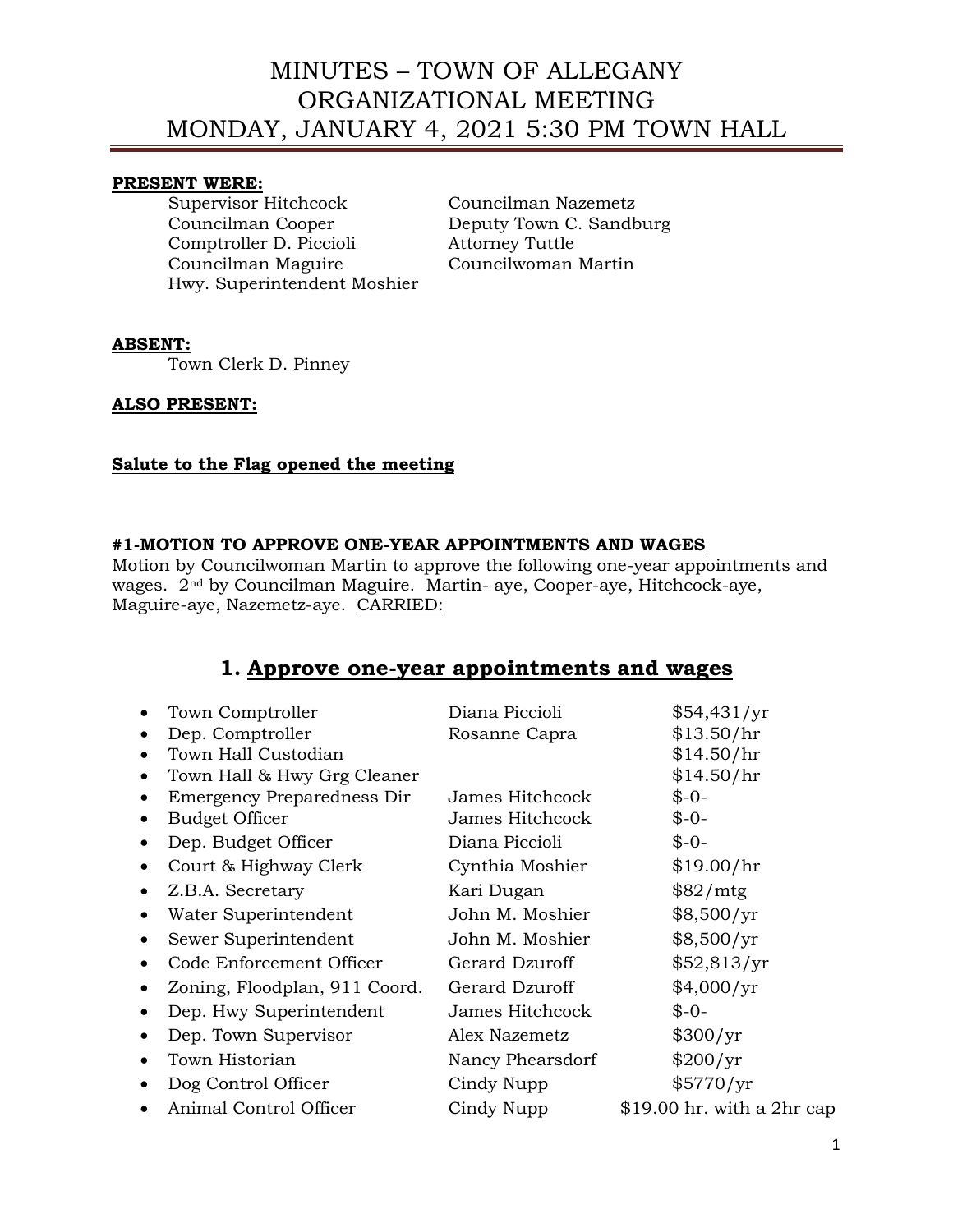| Tax Collector<br>Reg. of Vital Statistics | Carolyn Hemphill<br>Deryle L. Pinney | \$4,872/yr<br>\$2,166/yr |
|-------------------------------------------|--------------------------------------|--------------------------|
| Water Clerk                               | Diana Piccioli                       | \$3,506/yr               |
| Sewer Clerk                               | Diana Piccioli                       | \$2,333/yr               |
| Planning Board Secretary                  | Kari Dugan                           | \$82/mtg                 |
| Zoning Clerk                              | Kari Dugan                           | \$14.25/hr               |
| Cemetery Superintendent                   | Stephanie Guthrie                    | \$37,128/yr              |
| Cemetery Caretaker                        | Aaron Harris                         | \$13.75/hr               |
| Cemetery Caretaker                        | Dana Spring                          | \$13.75/hr               |
| <b>Cemetery Caretaker</b>                 | Zach Kriner                          | \$13.75/hr               |
| <b>Recreation Director</b>                | Danielle Nugent                      | \$16.65/hr               |
| Parks Director                            | Stephanie Guthrie                    | \$4080/yr                |
| Dep. Town Clerk                           | Kathleen Dempsey                     | \$12.50/hr               |
| Dep. Town Clerk (2)                       | Carole Sandburg                      | \$12.50/hr               |
| Town Assessor                             | Bobbi Elderkin                       | \$29,134/yr              |
| Town Attorney                             | Wendy A. Tuttle                      | \$27,500/yr              |
| Records Management Officer                | Deryle L. Pinney                     | $$ -0-$                  |
| Dep. Sewer Clerk                          | Rosanne Capra                        | \$13.50/hr               |
| Dep. Water Clerk                          | Rosanne Capra                        | \$13.50/hr               |
| Dep. Court Clerk                          | Bonnie Harrier                       | \$12.50/hr               |
| Cemetery Equip. Operator                  | Jeremy Guthrie                       | $$150.00/grave\& $15.30$ |
|                                           |                                      |                          |

## **#2-MOTION TO APPROVE PARKS & RECREATION WAGES**

Motion by Councilman Nazemetz to approve the following Parks & Recreation wages. 2nd by Councilman Cooper. Martin- aye, Cooper-aye, Hitchcock-aye, Maguire-aye, Nazemetz-aye. CARRIED:

## 2. **Approve Parks & Recreation Department Workers**

|           | Gary Phearsdorf          | \$12.50/hr |
|-----------|--------------------------|------------|
|           | David Bess               | \$12.50/hr |
|           | Charlene Cleveland       | \$12.50/hr |
|           | Paul Cleveland           | \$12.50/hr |
| $\bullet$ | Jocelyn Decker           | \$12.50/hr |
|           | • Steve Piccirillo       | \$12.50/hr |
|           | Morgan King<br>$\bullet$ | \$12.50/hr |
|           | Jenna Margeson           | \$12.50/hr |
|           | <b>Aquatics Director</b> | \$13.00/hr |
|           |                          |            |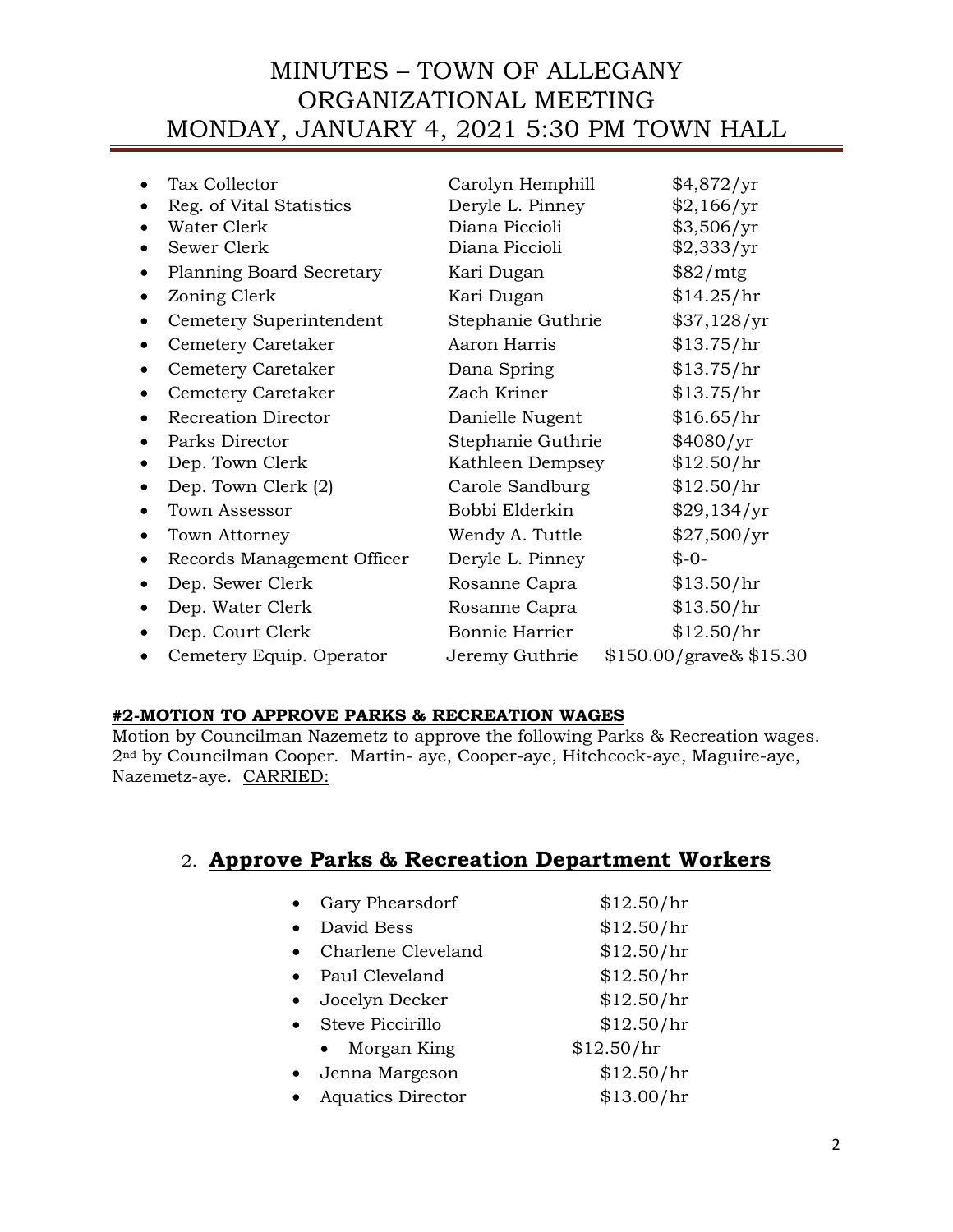|           | Lifeguards                    | \$12.80/hr |
|-----------|-------------------------------|------------|
| $\bullet$ | Youth Center Supervisors      | \$12.50/hr |
| $\bullet$ | Youth Center Supervisors      | \$12.50/hr |
| $\bullet$ | <b>Playground Supervisors</b> | \$12.50/hr |
| $\bullet$ | <b>Playground Supervisors</b> | \$12.50/hr |
|           | <b>Playground Supervisors</b> | \$12.50/hr |
| $\bullet$ | Parks Maint - (Karl Larrabee) | \$12.90/hr |
|           | Groundskeeper - Mike Niles    | \$1,625/yr |

## **3. Others**

1. Reappoint Planning Board Member Joe Chamberlain – 5-year term

## **#3-MOTION TO REAPPOINT PLANNING BOARD MEMBER JOE CHAMBERLAIN FOR A 5-YEAR TERM**

Motion by Councilwoman Martin to re-appoint Planning Board Member Joe Chamberlain for a 5-year term  $(1/1/21-12/31/25)$ , he has fulfilled his training requirements. 2nd by Councilman Maguire. Martin- aye, Cooper-aye, Hitchcock-aye, Maguire-aye, Nazemetz-aye. CARRIED:

2. Reappoint Planning Board Chairman E. Peter Hellier 1-year term

### **#4-MOTION TO REAPPOINT PLANNING BOARD CHAIRMAN E. PETER HELLIER FOR A 1-YEAR TERM**

Motion by Councilman Nazemetz to re-appoint Planning Board Chairman E. Peter Hellier for a 1-year term  $\left(\frac{1}{1/21-12/31/21}\right)$ . 2<sup>nd</sup> by Councilman Maguire. Martinaye, Cooper-aye, Hitchcock-aye, Maguire-aye, Nazemetz-aye. CARRIED:

3. Reappoint ZBA member Don Due – 5-year term

### **#5-MOTION TO REAPPOINT ZBA MEMBER DON SUE FOR A 5-YEAR TERM**

Motion by Councilman Cooper to re-appoint Planning Board Member Don Sue for a 5 year term  $(1/1/21-12/31/25)$ , he has fulfilled his training requirements.  $2<sup>nd</sup>$  by Councilwoman Martin. Martin- aye, Cooper-aye, Hitchcock-aye, Maguire-aye, Nazemetz-aye. CARRIED: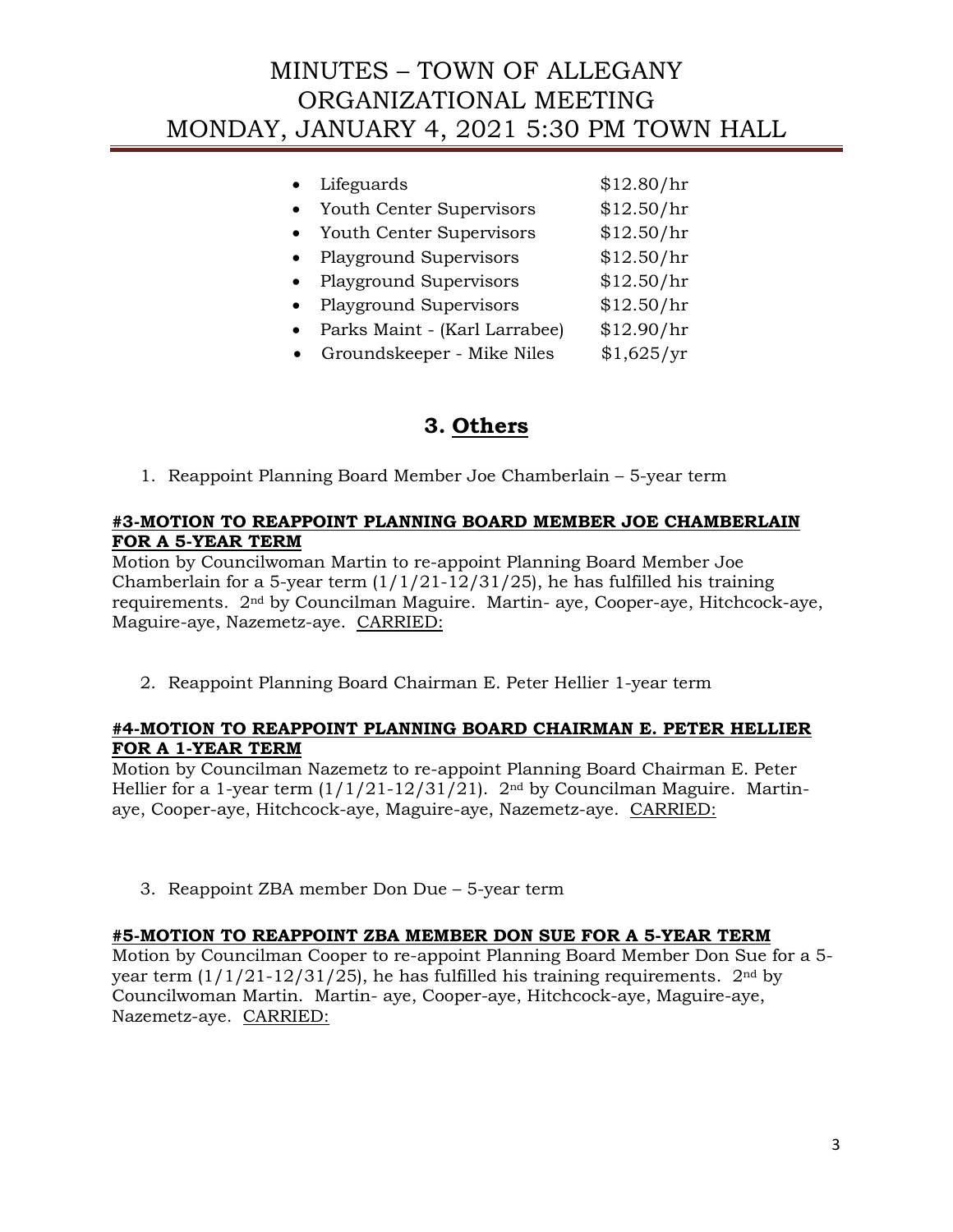4. Reappoint ZBA Chairman John Jones 1-year term

## **#6-MOTION TO REAPPOINT ZBA CHAIRMAN JOHN JONES FOR A 1-YEAR TERM**

Motion by Councilman Maguire to re-appoint ZBA Chairman John Jones for a 1-year term  $(1/1/21-12/31/21)$ .  $2<sup>nd</sup>$  by Councilman Nazemetz. Martin- aye, Cooper-aye, Hitchcock-aye, Maguire-aye, Nazemetz-aye. CARRIED:

5. Approve annual payments: Zoning Board of Appeals and Planning Board Members

ZBA/Planning Board Members \$82.00/mtg. ZBA/Planning Board Chairmen \$112.00/mtg.

### **#7-MOTION TO APPROVE ANNUAL PAYMENTS FOR THE ABOVE-MENTIONED POSITIONS**

Motion by Councilman Nazemetz to approve annual payments of \$82.00/mtg. for ZBA/Planning Board Members & \$112.00/mtg. for ZBA/Planning Board. 2nd by Councilman Cooper. Martin- aye, Cooper-aye, Hitchcock-aye, Maguire-aye, Nazemetzaye. CARRIED:

6. Approve weekly pay periods: Highway Union Employees

### **#8-MOTION TO APPROVE WEEKLY PAY PERIODS FOR HIGHWAY UNION EMPLOYEES**

Motion by Councilwoman Martin to approve weekly pay periods for the Highway Union employees. 2nd by Councilman Maguire. Martin- aye, Cooper-aye, Hitchcock-aye, Maguire-aye, Nazemetz-aye. CARRIED:

7. Approve biweekly pay periods: Highway/Water/Sewer Superintendent; Comptroller, Deputy Town Clerk, Highway & Court Clerk; Deputy Comptroller; Recreation & Parks Director; Code Enforcement Officer; Town Clerk; Zoning Clerk; Cemetery Caretakers; Cemetery Superintendent; Highway & Town Hall Cleaner; Tax Collector; Registrar of Vital Statistics; Recreation Supervisor.

#### **#9-MOTION TO APPROVE BIWEEKLY PAY PERIODS FOR THE ABOVE-MENTIONED DEPARTMENTS**

Motion by Councilman Nazemetz to approve biweekly pay periods for the Highway/Water/Sewer Superintendent; Comptroller, Deputy Town Clerk, Highway & Court Clerk; Deputy Comptroller; Recreation & Parks Director; Code Enforcement Officer; Town Clerk; Zoning Clerk; Cemetery Caretakers; Cemetery Superintendent; Highway & Town Hall Cleaner; Tax Collector; Registrar of Vital Statistics; Recreation Supervisor employees. 2nd by Councilman Maguire. Martin- aye, Cooper-aye, Hitchcock-aye, Maguire-aye, Nazemetz-aye. CARRIED: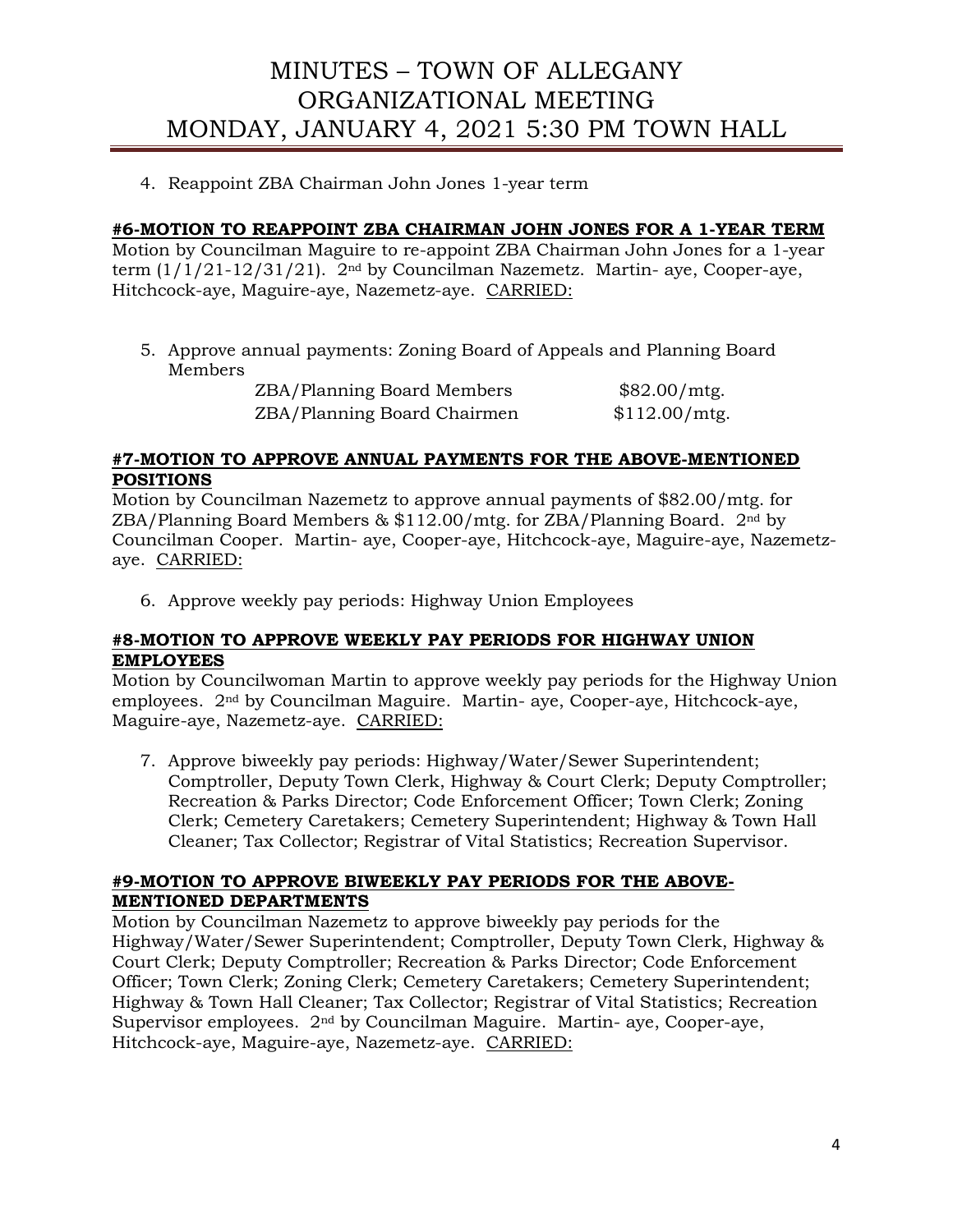8. Approve monthly pay periods: Town Justices; Town Supervisor; Zoning Board of Appeals Secretary; Town Hall Custodian; Town Councilmen; Town Attorney; Planning Board Secretary; part-time Recreation/Parks employees; Dog Control Officer; Animal Control Officer.

## **#10-MOTION TO APPROVE MONTHLY PAY PERIODS FOR THE ABOVE-MENTIONED DEPARTMENTS**

Motion by Councilwoman Martin to approve monthly pay periods for the Town Justices; Town Supervisor; Zoning Board of Appeals Secretary; Town Hall Custodian; Town Councilmen; Town Attorney; Planning Board Secretary; part-time Recreation /Parks employees; Dog Control Officer. 2nd by Councilman Maguire. Martin- aye, Cooper-aye, Hitchcock-aye, Maguire-aye, Nazemetz-aye. CARRIED:

9. Authorize Supervisor to invest Town monies

## **#11-MOTION TO AUTHORIZE SUPERVISOR HITCHCOCK TO INVEST TOWN MONIES**

Motion by Councilman Cooper to authorize Supervisor Hitchcock to invest Town monies. 2nd by Councilman Nazemetz. Martin- aye, Cooper-aye, Hitchcock-aye, Maguire-aye, Nazemetz-aye. CARRIED:

10.Designate official town newspaper (Olean Times Herald)

### **#12-MOTION TO DESIGNATE TOWN'S OFFICIAL NEWSPAPER**

Motion by Councilwoman Martin to authorize Supervisor Hitchcock to designate the official town newspaper as the Olean Times Herald. 2nd by Councilman Maguire. Martin- aye, Cooper-aye, Hitchcock-aye, Maguire-aye, Nazemetz-aye. CARRIED:

11.Approve Procurement Policy (unchanged from 2020)

## **#13-MOTION TO APPROVE THE TOWN'S PROCUREMENT POLICY**

Motion Councilman Cooper to authorize Supervisor Hitchcock to approve the Town's Procurement Policy (unchanged from 2020). 2nd by Councilwoman Martin. Martinaye, Cooper-aye, Hitchcock-aye, Maguire-aye, Nazemetz-aye. CARRIED:

12.Approve Investment Policy (unchanged from 2020)

## **#14-MOTION TO APPROVE THE TOWN'S INVESTMENT POLICY**

Motion by Councilman Nazemetz to authorize Supervisor Hitchcock to approve the Town's Investment Policy (unchanged from 2020). 2nd by Councilman Maguire. Martin- aye, Cooper-aye, Hitchcock-aye, Maguire-aye, Nazemetz-aye. CARRIED: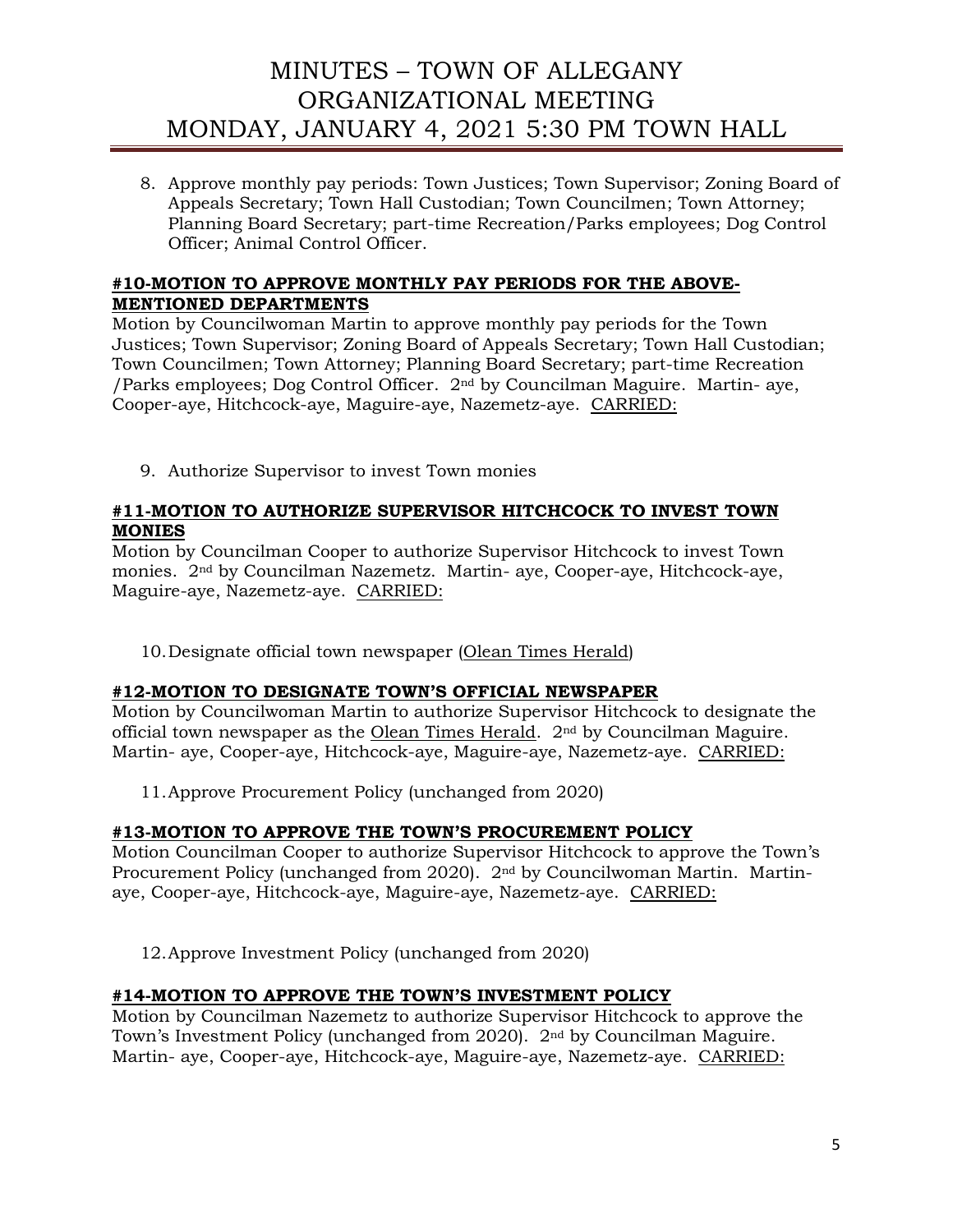13.Approve Code of Ethics (unchanged from 2020)

## **#15-MOTION TO APPROVE THE TOWN'S CODE OF ETHICS**

Motion by Councilman Maguire to authorize Supervisor Hitchcock to approve the Town's Code of Ethics (unchanged from 2020). 2nd by Councilwoman Martin. Martinaye, Cooper-aye, Hitchcock-aye, Maguire-aye, Nazemetz-aye. CARRIED:

14.Designate Official Banks (Five Star & Community Bank)

## **#16-MOTION TO DESIGNATE TOWN'S OFFICIAL BANKS**

Motion by Councilwoman Martin to authorize Supervisor Hitchcock to Designate official banks as Five Star & Community Bank. 2<sup>nd</sup> by Councilman . Martinaye, Cooper-aye, Hitchcock-aye, Maguire-aye, Nazemetz-aye. CARRIED:

15.Establish Town Board meeting days and times: 2nd & 4th Tuesday of each month at 7pm

## **#17-MOTION TO ESTABLISH TOWN BOARD MEETING DAYS & TIMES**

Motion by Councilman Nazemetz to establish Town Board meeting days and times (2nd & 4th Tuesday of each month) at 7:00pm. 2nd by Councilman Cooper. Martin- aye, Cooper-aye, Hitchcock-aye, Maguire-aye, Nazemetz-aye. CARRIED:

16.Establish mileage rate (.56 cents per mile)

### **#18-MOTION TO ESTABLISH THE MILEAGE RATE**

Motion by Councilwoman Martin to establish Town mileage rate (.56 cents per mile). 2nd by Councilman Maguire. Martin- aye, Cooper-aye, Hitchcock-aye, Maguire-aye, Nazemetz-aye. CARRIED:

17.Establish per diem rates as listed on www.gsa.gov/**perdiem**

### **#19-MOTION TO ESTABLISH THE PER DIEM RATES**

Motion by Councilman Nazemetz to establish Town per diem rates www.gsa.gov/**perdiem**. 2nd by Councilman Maguire. Martin- aye, Cooper-aye, Hitchcock-aye, Maguire-aye, Nazemetz-aye. CARRIED: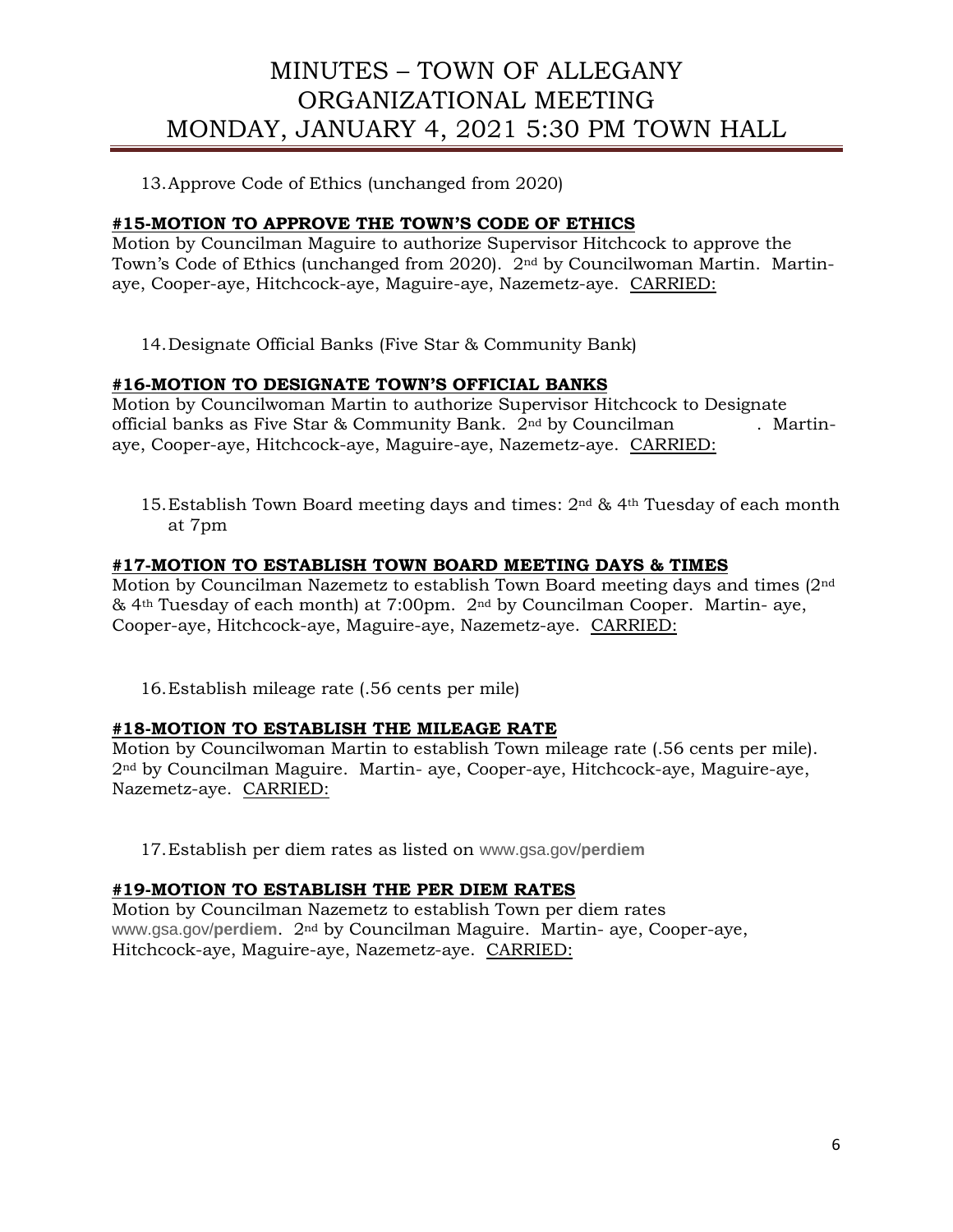## 18.Appoint Primary Kennel for 2020 (Town of Olean) tabled

19. Approve Library Contract with the Village: \$44,850.00 for 2021

### **#20-MOTION TO APPROVE LIBRARY CONTRACT WITH THE VILLAGE**

Motion by Councilwoman Martin to approve Library Contract with the Village: \$44,850.00 for 2020. 2nd by Councilman Maguire. Martin- aye, Cooper-aye, Hitchcock-aye, Maguire-aye, Nazemetz-aye. CARRIED:

20.Approve Overtime beforehand (non-union only)

#### **#21-MOTION TO HAVE OVERTIME PRE-APPROVED**

Motion by Councilman Nazemetz to have overtime approved beforehand (non-union only). 2nd by Councilman Cooper. Martin- aye, Cooper-aye, Hitchcock-aye, Maguireaye, Nazemetz-aye. CARRIED:

21.Establish Health Care Buy Back at \$2,500.00/year

### **#22-MOTION TO ESTABLISH HEALTH CARE BUY BACK**

Motion by Councilwoman Martin to establish Health Care Buy Back at \$2,500.00/year. 2<sup>nd</sup> by Councilman Maguire. Martin- aye, Cooper-aye, Hitchcockaye, Maguire-aye, Nazemetz-aye. CARRIED:

22.Approve Clark-Patterson-Lee as Town Engineer for 2021

#### **#23-MOTION TO ESTABLISH TOWN ENGINEER**

Motion by Councilman Cooper to approve Clark-Patterson-Lee as Town Engineer for 2020. 2nd by Councilwoman Martin. Martin- aye, Cooper-aye, Hitchcock-aye, Maguire-aye, Nazemetz-aye. CARRIED:

23.Approve Court Security Agreement with the Village

### **#24-MOTION TO APPROVE THE COURT SECURITY AGREEMENT**

Motion by Councilman Nazemetz to approve the Court Security Agreement with the Village. 2nd by Councilman Maguire. Martin- aye, Cooper-aye, Hitchcock-aye, Maguire-aye, Nazemetz-aye. CARRIED: